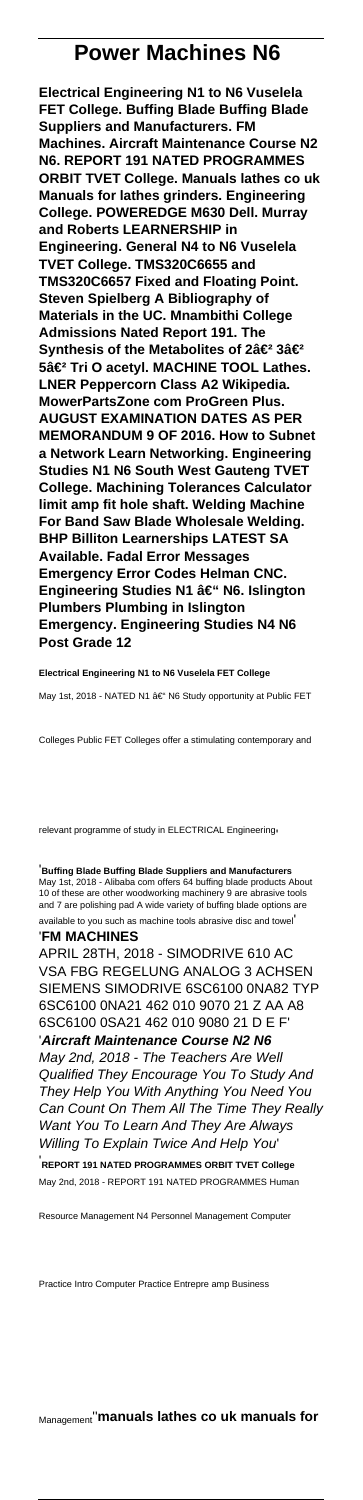## **lathes grinders**

may 1st, 2018 - lathes millers grinders shapers borers and other machine tool instruction operation and maintenance manuals handbooks and parts manuals' '**ENGINEERING COLLEGE**

MAY 1ST, 2018 - CERTIFICATE AND DIPLOMAS TAAL NET OFFERS A WIDE RANGE OF ENGINEERING COURSES ON A FULL TIME OR PART TIME BASIS FROM N1 TO N6 WE OFFER  $\hat{a}\in\mathcal{C}$  ELECTRICAL ENGINEERING HEAVY CURRENT'

## '**POWEREDGE M630 Dell**

**April 29th, 2018 - POWEREDGE M630 An ultra efficient blade server with up to 44 cores of Intel processing power and 24 DIMMs of DDR4 memory in a dense easy to manage platform ideal for data center workloads**'

'**Murray and Roberts LEARNERSHIP in Engineering**

**April 30th, 2018 - Murray and Roberts Learnership in Electrical Mechanical Industrial Civil and Mining Engineering LEARN MORE about learnerships amp vacancies at Murrob**'

'**general n4 to n6 vuselela tvet college may 1st, 2018 - report 191 engineering studies duration certificate six 6 months per n level for n4 n5 and n6 18 months national diploma work for 18 months in a business environment obtaining experience in at**'

### '**tms320c6655 and tms320c6657 fixed and floating point**

december 13th, 2016 - product folder sample amp buy technical documents tools amp software support amp community an important notice at the end of this data sheet addresses availability warranty changes use in safety critical applications''**Steven Spielberg A Bibliography of Materials in the UC May 2nd, 2018 - Steven Spielberg A Bibliography of Materials in the UC Berkeley Libraries**''**Mnambithi College Admissions Nated Report 191**

April 29th, 2018 - Mnambithi College Was Born In 2002 From The Merger Of The Ladysmith Technical College Ezakheni Technical

College Ezakheni Ex College Of Education And Ezakheni Skills

#### **Centre**

## '**THE SYNTHESIS OF THE METABOLITES** OF 2â€<sup>2</sup> 3â€<sup>2</sup> 5â€<sup>2</sup> TRI O ACETYL MAY 2ND, 2018 - SEVEN METABOLITES OF

2â€<sup>2</sup> 3â€<sup>2</sup> 5â€<sup>2</sup> TRI O ACETYL N6 3 HYDROXYPHENYL ADENOSINE WS070117 WERE SYNTHESIZED BY DEACETYLATION HYDROLYSIS CYCLIZATION

SULFONYLATION AND GLYCOSYLATION REACTIONS RESPECTIVELY' '**MACHINE TOOL Lathes**

April 29th, 2018 - lathes co uk home page Lathes co uk Machine Tool Catalogues Sales amp Technical Specification Literature This page is catalogues only for Technical Manuals and Parts Lists click here'

'**LNER Peppercorn Class A2 Wikipedia** April 30th, 2018 - The London And North Eastern Railway LNER Peppercorn Class A2 Is A Class Of Steam Locomotive Designed For Express Passenger Work By Arthur Peppercorn The Chief Designer Of The LNER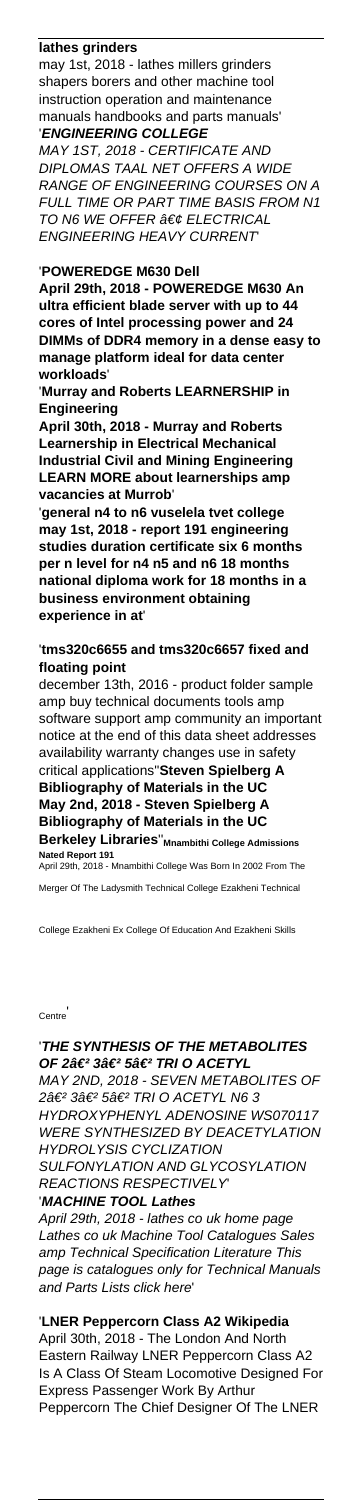### After Edward Thompson'

#### '**MOWERPARTSZONE COM PROGREEN PLUS**

MAY 1ST, 2018 - PROGREEN PLUS JUST ANNOUNCED THE

SEASON OPENING OF THEIR RETAIL STORE AT 7128 OAK

RIDGE HIGHWAY IN KNOXVILLE TN PROGREEN PLUS HAS A

FULL LINE OF PARTS INCLUDING CARBURETORS TIRES

BATTERIES BELTS BLADES STARTERS TRIMMER STRING PTO

CLUTCHES AND MUCH MORE' '**AUGUST EXAMINATION DATES AS PER MEMORANDUM 9 OF 2016 MAY 2ND, 2018 - FRIDAY 22 JULY 2016 PAPER LEVEL SUBJECT N1 ENGINEERING DRAWING X TUESDAY 26 JULY 2016 PAPER LEVEL SUBJECT N2 ENGINEERING DRAWING X WEDNESDAY 27 JULY 2016**' '**How to Subnet a Network Learn Networking** April 30th, 2018 - 1 Usable Subnets 2 n – 2 where N power of bits assigned 2 Usable Hosts 2 n  $\hat{a} \in \hat{ }$  2 where N power of bits

remaining Let's start with usable subnets' '**ENGINEERING STUDIES N1 N6 SOUTH**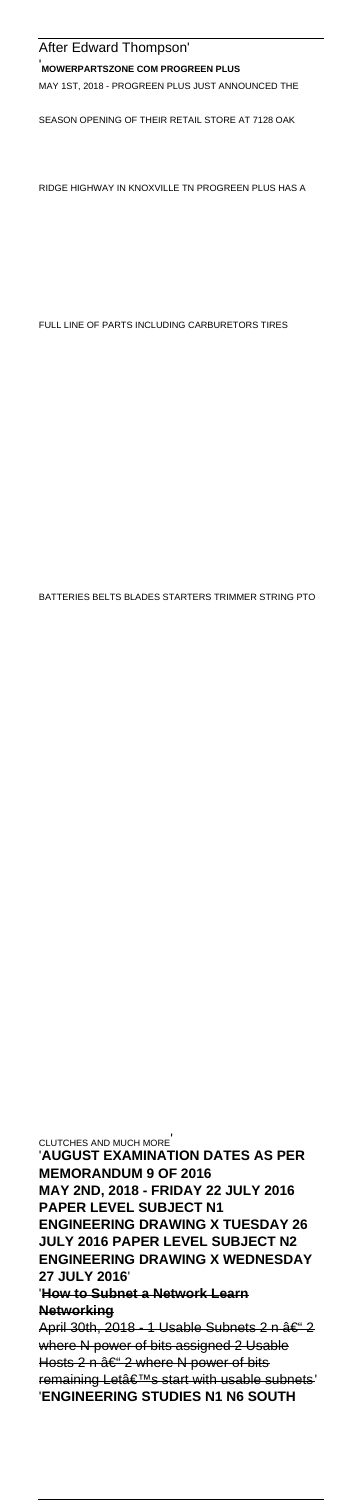## **WEST GAUTENG TVET COLLEGE MAY 1ST, 2018 - ENTRANCE REQUIREMENTS TO REGISTER FOR N1YOU NEED A MINIMUM OF GRADE 09 PASS MATHEMATICS AND PHYSICAL SCIENCE AND PREFERABLY BE WORKING IN A RELEVANT INDUSTRY FOR N3 REGISTRATION YOU NEED A GRADE 12 PASS WITH MATHEMATICS AND PHYSICAL SCIENCE**'

'**Machining Tolerances Calculator limit amp fit hole shaft** April 30th, 2018 - Holes govern sizing RC rolling clearance LC

location clearance LN location interference LT location transition FN

force interference Machining Tolerances Calculator Technical

## Help''**Welding Machine For Band Saw Blade Wholesale Welding**

May 2nd, 2018 - Welding Machine For Band Saw Blade Wholesale Various High Quality Welding Machine For Band Saw Blade Products From Global Welding Machine For Band Saw Blade Suppliers And Welding Machine For Band Saw Blade Factory Importer Exporter At Alibaba Com'

'**BHP BILLITON LEARNERSHIPS LATEST SA AVAILABLE** APRIL 29TH, 2018 - BHP BILLITON LEARNERSHIPS 2016 ARE

AVAILABLE IN THESE FIELDS RIGGER TECHNICIANS

MECHANICS ELECTRICIANS FITTERS BOILERMAKERS

ENGINEERING APPLY NOW'

'**Fadal Error Messages Emergency Error Codes Helman CNC** April 28th, 2018 - Complete list of Fadal Error Messages and Emergency Error Codes for Troubleshooting Fadal CNC machines Fadal Error Messages Absolute Mode Required at N T'

#### <sup>'</sup>Engineering Studies N1 – N6

April 30th, 2018 - Training in Engineering Studies N1 N3 N4 N6 Mechanical Engineering Electrical Engineering Civil Engineering Business Management Human Resource Management Financial Management Marketing Management Public Management Travel and Tourism Management Assistant Legal Secretary Hospitality and Catering Services Computers Policing NQF'

'**islington plumbers plumbing in islington emergency**

**may 2nd, 2018 - at islington plumbers n1 we take pride in what we do and all of our pland as well they re fully experienced and ready to help you with any pluming heating or drainage task in islington n1 n5 n7 postcode area**''**Engineering Studies N4 N6 Post Grade 12**

April 30th, 2018 - Career Opportunities Computer Technician Electronics Technician Mechanical Engineering Duration 11 Weeks Per N Level Admission Requirements An Appropriate National Certificate N3